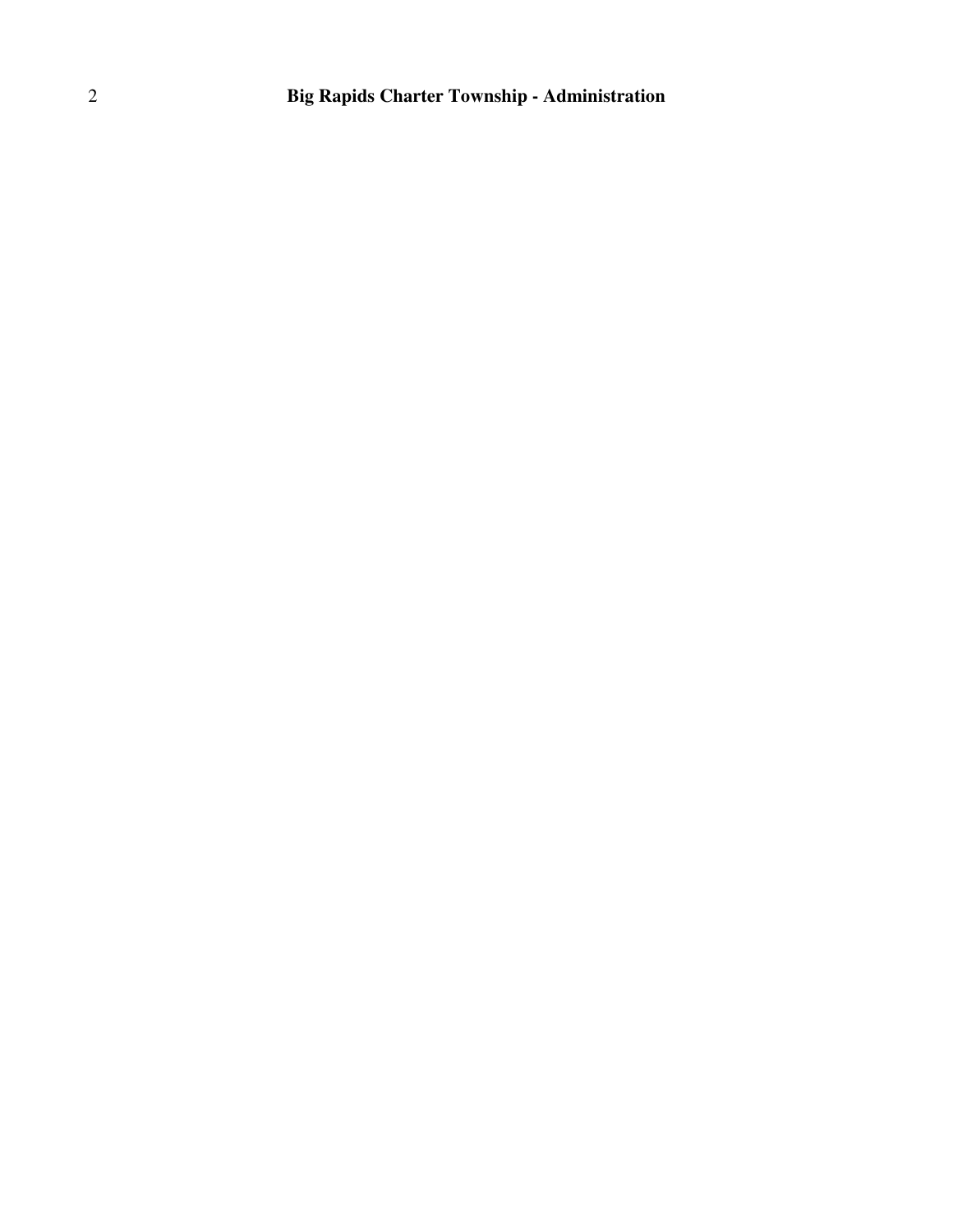## **CHAPTER 30: GENERAL PROVISIONS**

## Section

30.01 Incorporation

## **30.01 INCORPORATION.**

(A) There is hereby incorporated the Charter Township of Big Rapids, Mecosta County, Michigan, a municipal corporation pursuant to Public Act 359 of 1947, being M.C.L.A. 42.1 et seq., as amended, which shall constitute the Charter of this Charter Township.

(B) The township shall, as provided by law, succeed to and be vested with all of the property, real and personal, money, rights, credits and causes of action belonging to the township as it formerly existed, and all debts and liabilities of Big Rapids and all taxes and assessment levied and uncollected as of the date of this section shall stand until discharged or collected. (Res. 2006-02, passed 5-1-2006)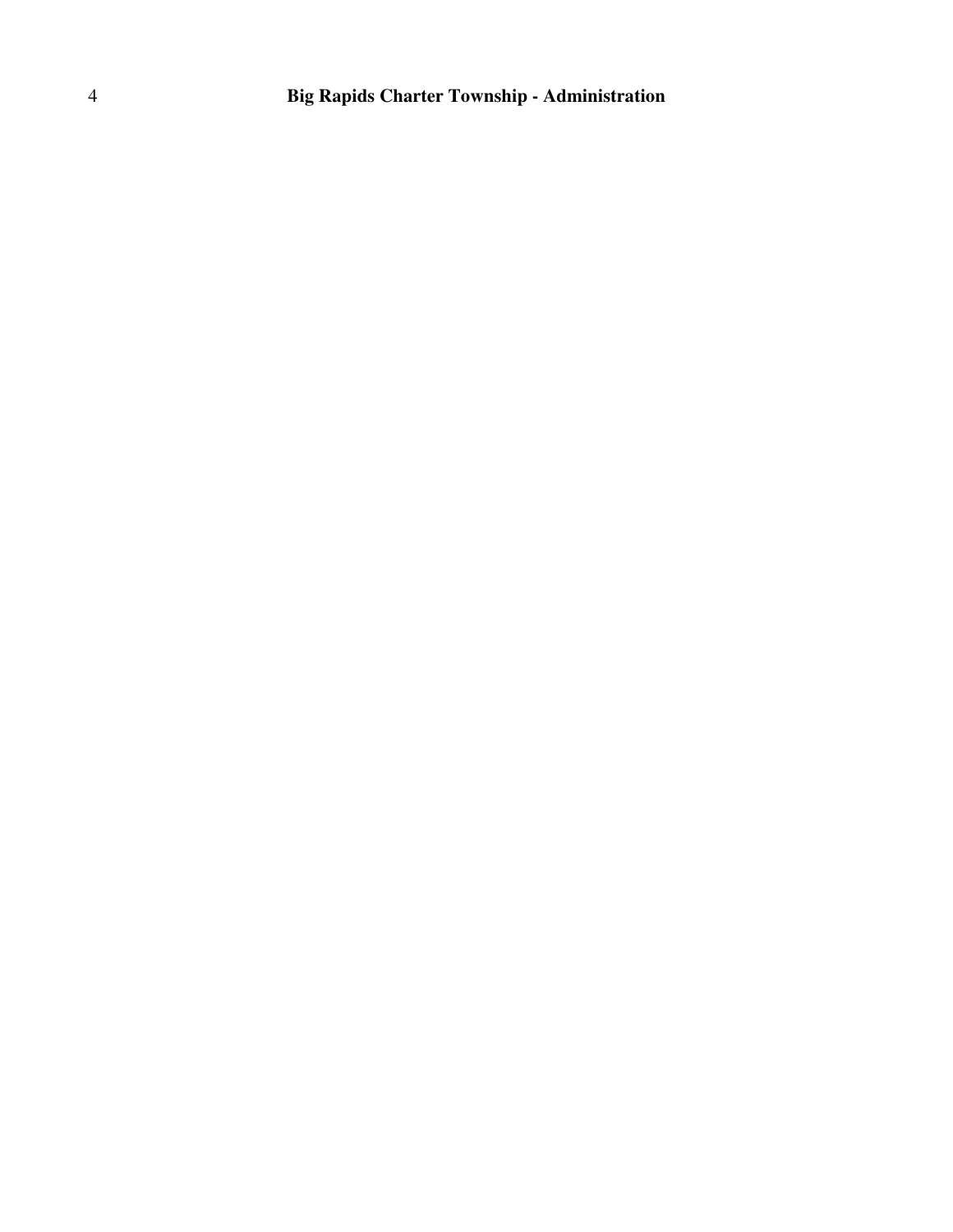## **CHAPTER 31: TOWNSHIP DEPARTMENTS**

### Section

#### *Planning Commission*

- 31.01 Scope, purpose and intent
- 31.02 Establishment
- 31.03 Appointments and terms
- 31.04 Removal
- 31.05 Conflict of interest
- 31.06 Compensation
- 31.07 Officers and committees
- 31.08 Bylaws, meetings and records
- 31.09 Annual report
- 31.10 Authority to make master plan
- 31.11 Zoning powers
- 31.12 Capital improvements program
- 31.13 Subdivision and land division recommendations
- 31.14 Effective date

#### *PLANNING COMMISSION*

#### **31.01 SCOPE, PURPOSE AND INTENT.**

(A) This subchapter is adopted pursuant to the authority granted the Township Board under the Michigan Planning Enabling Act, Public Act 33 of 2008, being M.C.L.A. 125.3801 et seq. and the Michigan Zoning Enabling Act, Public Act 110 of 2006, being M.C.L.A. 125.3101 et seq. to establish a Planning Commission with the powers, duties and limitations provided by those Acts and subject to the terms and conditions of this chapter and any future amendments to this chapter.

(B) The purpose of this subchapter is to provide that the Township Board shall hereby establish the Township Planning Commission; to establish the appointments, terms and membership of the Planning Commission; to identify the officers and the minimum number of meetings per year of the Planning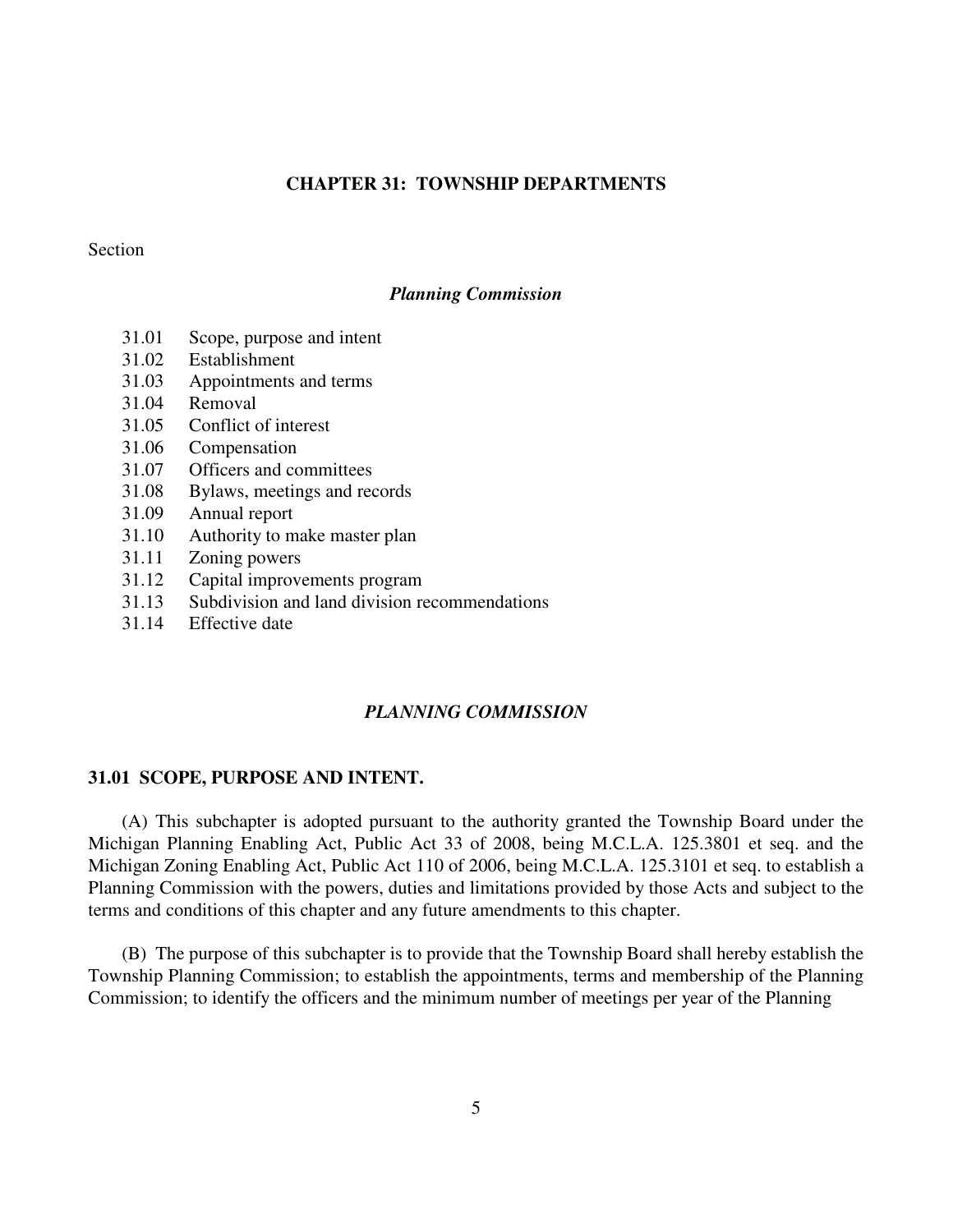Commission; to prescribe the authority, powers and duties of the Planning Commission; and to transfer all powers, duties and responsibilities of the Township Zoning Board to the Planning Commission. (Ord. 33, passed 3-1-2011)

### **31.02 ESTABLISHMENT.**

The Township Board hereby creates a Township Planning Commission consisting of seven members. The Planning Commission is formed under the authority of and subject to the powers, duties and limitations provided in the Michigan Planning Enabling Act, Public Act 33 of 2008, being M.C.L.A. 125.3801 et seq., and further subject to the terms and conditions of this chapter and any future amendments to this subchapter.

(Ord. 33, passed 3-1-2011)

#### **31.03 APPOINTMENTS AND TERMS.**

(A) The Township Supervisor, with the approval of the Township Board by a majority vote of the members elected and serving, shall appoint all Planning Commission members, including the ex officio member. When the Planning Commission is first established, the members appointed, other than the ex officio member, shall be appointed to one-year, two-year or three-year terms such that, as nearly as possible, the terms of one-third of all the Planning Commission members will expire each year. After that, all Planning Commission members, other than the ex officio member, shall serve for terms of three years each.

(B) A Planning Commission member shall hold office until his or her successor is appointed. Vacancies shall be filled for the unexpired term in the same manner as the original appointment.

(C) Planning Commission members shall be qualified electors of the township, except that one Planning Commission member may be an individual who is not a qualified elector of the township. The membership of the Planning Commission shall be representative of important segments of the community, such as the economic, governmental, educational and social development of the township, in accordance with the major interests as they exist in the township, such as agriculture, natural resources, recreation, education, public health, government, transportation, industry and commerce. The membership shall also be representative of the entire geography of the township to the extent practicable.

(D) One member of the Township Board shall be appointed to the Planning Commission as an ex officio member. An ex officio member has full voting rights. The ex officio members term on the Planning Commission shall expire with his or her term on the Township Board.

(E) No other elected officer or employee of the township is eligible to be a member of the Planning Commission.

(Ord. 33, passed 3-1-2011)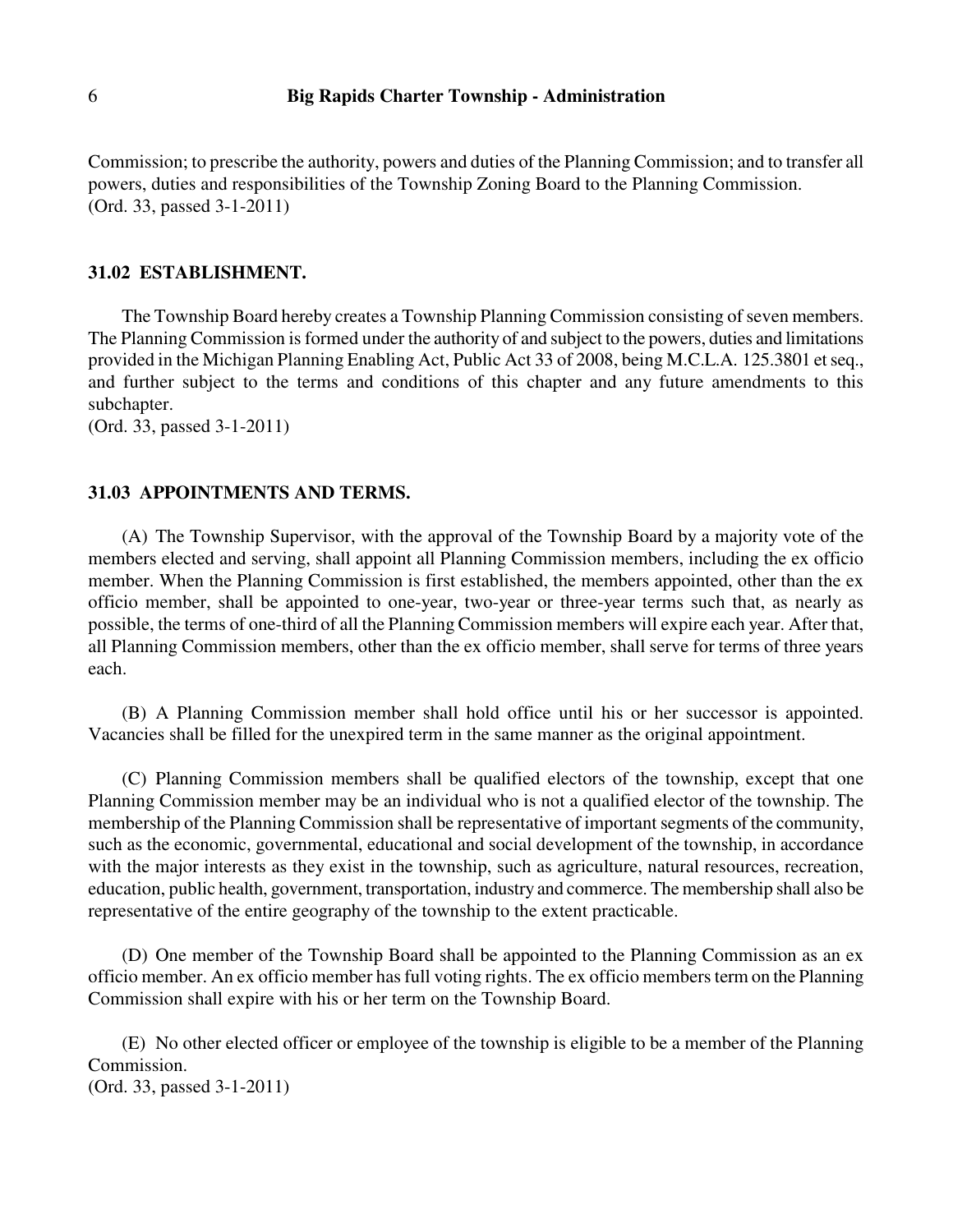#### **31.04 REMOVAL.**

The Township Board may remove a member of the Planning Commission for malfeasance or nonfeasance in office upon written charges and after a public hearing. (Ord. 33, passed 3-1-2011)

### **31.05 CONFLICT OF INTEREST.**

Before casting a vote on a matter on which a Planning Commission member may reasonably be considered to have a conflict of interest, the member shall disclose the potential conflict of interest to the Planning Commission. Failure of a member to disclose a potential conflict of interest as required by this subchapter constitutes malfeasance in office. For the purposes of this section, the Planning Commission shall define conflict of interest in its bylaws.

(Ord. 33, passed 3-1-2011)

#### **31.06 COMPENSATION.**

(A) The Planning Commission members may be compensated for their services as provided by Township Board resolution.

(B) The Planning Commission may adopt bylaws relative to compensation and expenses of its members for travel when engaged in the performance of activities authorized by the Township Board, including, but not limited to, attendance at conferences, workshops, educational and training programs and meetings.

(Ord. 33, passed 3-1-2011)

#### **31.07 OFFICERS AND COMMITTEES.**

The Planning Commission shall elect a Chairperson and a Secretary from its members, and may create and fill other offices as it considers advisable. An ex officio member of the Planning Commission is not eligible to serve as Chairperson. The term of each office shall be one year, with opportunity for reelection as specified in the Planning Commission bylaws The Planning Commission may also appoint advisory committees whose members are not members of the Planning Commission. (Ord. 33, passed 3-1-2011)

### **31.08 BYLAWS, MEETINGS AND RECORDS.**

(A) The Planning Commission shall adopt bylaws for the transaction of business.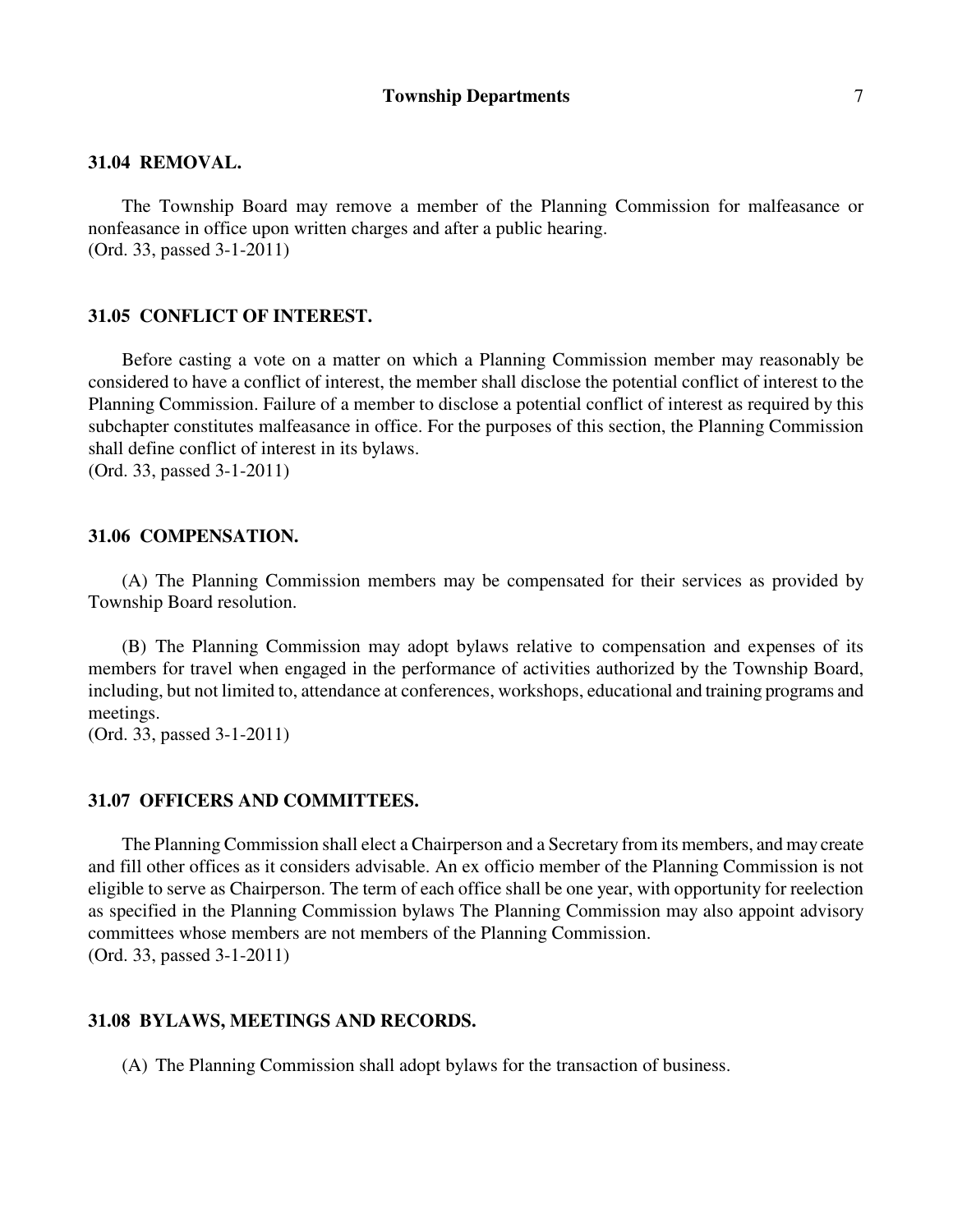## 8 **Big Rapids Charter Township - Administration**

(B) The Planning Commission shall hold at least four regular meetings each year, and shall by resolution determine the time and place of the meetings.

(C) Unless otherwise provided in the Planning Commissions bylaws, a special meeting of the Planning Commission may be called by the Chairperson or by two other members, upon written request to the Secretary. Unless the bylaws otherwise provide, the Secretary shall send written notice of a special meeting to Planning Commission members at least 48 hours before the meeting.

(D) The business that the Planning Commission may perform shall be conducted at a public meeting held in compliance with the Open Meetings Act, Public Act 267 of 1976, being M.C.L.A. 15.261 et seq.

(E) The Planning Commission shall keep a public record of its resolutions, transactions, findings and determinations. A writing prepared, owned, used, in the possession of or retained by a Planning Commission in the performance of an official function shall be made available to the public in compliance with the Freedom of Information Act, Public Act 442 of 1976, being M.C.L.A. 15.231 et seq. (Ord. 33, passed 3-1-2011)

#### **31.09 ANNUAL REPORT.**

The Planning Commission shall make an annual written report to the Township Board concerning its operations and the status of the planning activities, including recommendations regarding actions by the Township Board related to planning and development. (Ord. 33, passed 3-1-2011)

### **31.10 AUTHORITY TO MAKE MASTER PLAN.**

(A) Under the authority of the Michigan Planning Enabling Act, Public Act 33 of 2008, being M.C.L.A. 125.3801 et seq., and other applicable planning statutes, the Planning Commission shall make a master plan as a guide for development within the townships planning jurisdiction.

(B) Final authority to approve a master plan or any amendments thereto shall rest with the Planning Commission unless the Township Board passes a resolution asserting the right to approve or reject the master plan.

(C) Unless rescinded by the township, any plan adopted or amended under the Township Planning Act, Public Act 168 of 1959, being M.C.L.A. 125.321 et seq., need not be readopted under the Michigan Planning Enabling Act, Public Act 33 of 2008, being M.C.L.A. 125.3801 et seq. (Ord. 33, passed 3-1-2011)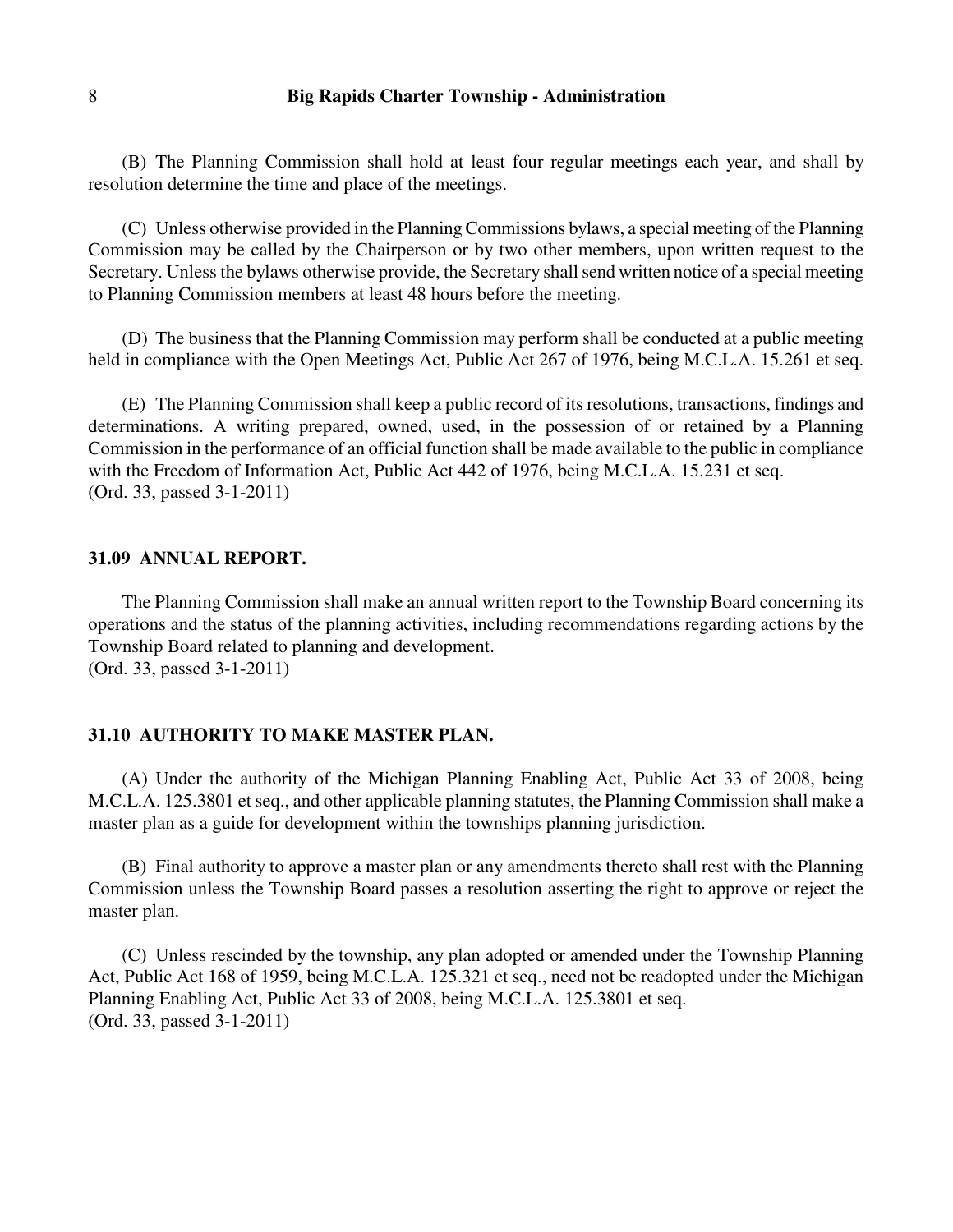### **31.11 ZONING POWERS.**

(A) All powers, duties and responsibilities provided for zoning boards or zoning commissions by the Michigan Zoning Enabling Act, Public Act 110 of 2006, being M.C.L.A. 125.3101 et seq. or other applicable zoning statutes are transferred to the Township Planning Commission.

(B) Any existing zoning ordinance shall remain in full force and effect except as otherwise amended or repealed by the Township Board. (Ord. 33, passed 3-1-2011)

## **31.12 CAPITAL IMPROVEMENTS PROGRAM.**

To further the desirable future development of the township under the master plan, the Planning Commission, after the master plan is adopted, shall annually prepare a capital improvements program of public structures and improvements, showing those structures and improvements in general order of their priority, for the following six-year period. (Ord. 33, passed 3-1-2011)

### **31.13 SUBDIVISION AND LAND DIVISION RECOMMENDATIONS.**

(A) The Planning Commission may recommend to the Township Board provisions of an ordinance or rules governing the subdivision of land. Before recommending such an ordinance or rule the Planning Commission shall hold a public hearing on the proposed ordinance or rule. The Planning Commission shall give notice of the time and place of the public hearing not less than 15 days before the hearing by publication in a newspaper of general circulation within the township.

(B) The Planning Commission shall review and make recommendation on a proposed plat before action thereon by the Township Board under the Land Division Act, Public Act 288 of 1967, being M.C.L.A. 560.101 et seq. Before making its recommendation, the Planning Commission shall hold a public hearing on the proposed plat. A plat submitted to the Planning Commission shall contain the name and address of the proprietor or other person to whom notice of a hearing shall be sent. Not less than 15 days before the date of the hearing, notice of the date, time and place of the hearing shall be sent to that person at that address by mail and shall be published in a newspaper of general circulation in the township. Similar notice shall be mailed to the owners of land immediately adjoining the proposed platted land. (Ord. 33, passed 3-1-2011)

### **31.14 EFFECTIVE DATE.**

This chapter shall take effect 63 days after the chapter is published by the Township Board in a newspaper of general circulation in the township. (Ord. 33, passed 3-1-2011)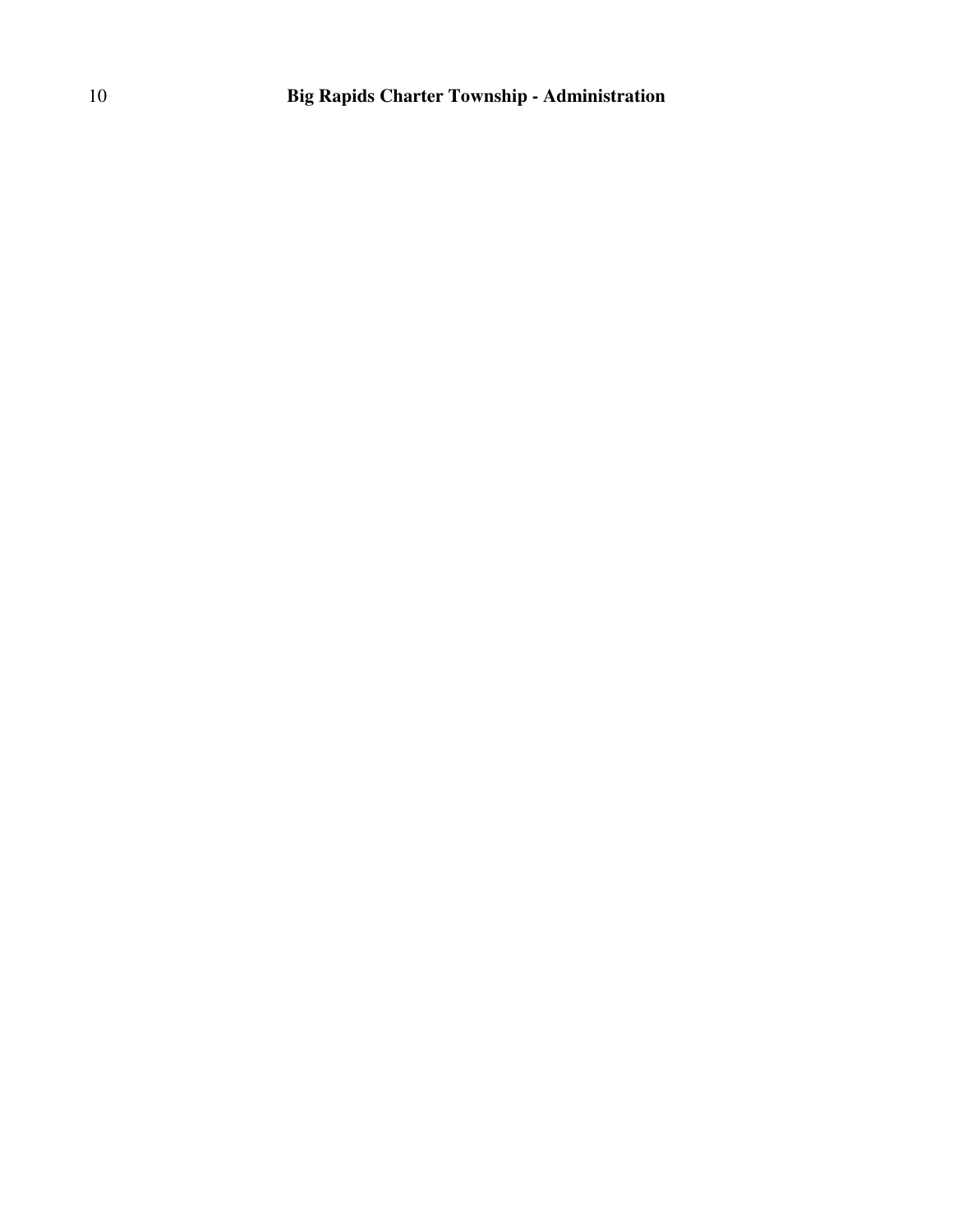## **CHAPTER 32: PERSONNEL**

### Section

## *Medical Insurance*

- 32.01 Title
- 32.02 Establishment
- 32.03 Coverage
- 32.04 Eligibility
- 32.05 End of coverage
- 32.06 Terminated/retired employees under the age of 65
- 32.07 Termination of employment at age 65
- 32.08 Township contribution for those employed before April 30, 2009
- 32.09 Township contribution for those employed after April 30, 2012
- 32.10 Declining coverage

### *Pension Plan*

- 32.25 Title
- 32.26 Establishment
- 32.27 Coverage
- 32.28 Township contribution
- 32.29 Vested right; ratification

## *MEDICAL INSURANCE*

## **32.01 TITLE.**

This subchapter shall be known and cited as the Big Rapids Charter Township Group Medical Insurance Plan Subchapter.

(Ord. 31, passed 5-18-2009; Ord. 31.01, passed 3-6-2012)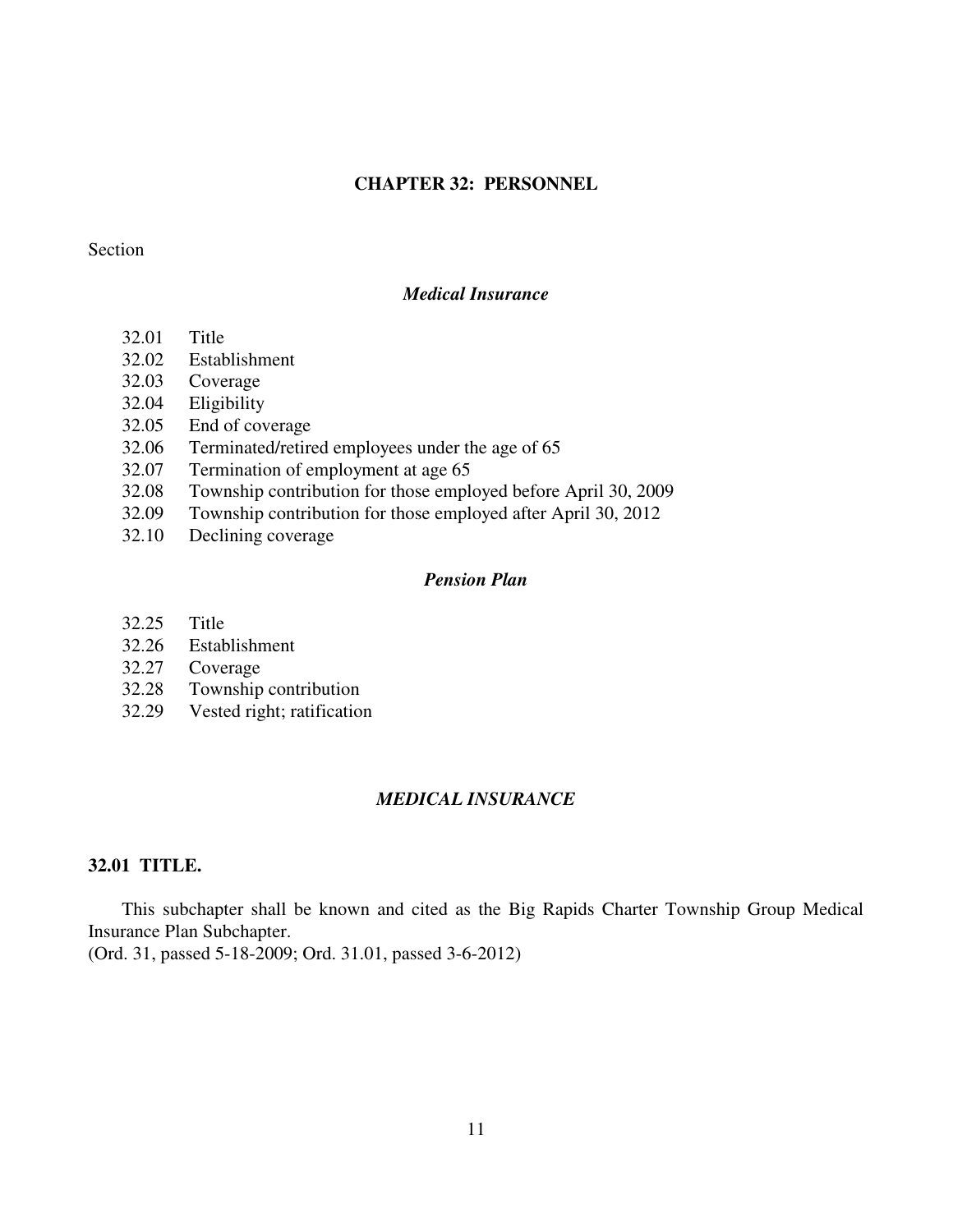#### 12 **Big Rapids Charter Township - Administration**

#### **32.02 ESTABLISHMENT.**

Pursuant to Public Act 77 of 1989, being M.C.L.A. 41.1b et seq., as amended, the township hereby creates and establishes a group insurance plan covering medical insurance for its officers and employees enumerated herein; and for such purposes, also hereby authorizes the Township Supervisor and the Township Clerk to contract, with approval of the Township Board, in the name of the Township Board, with any company authorized to transact such business within the state for such group insurance policies. (Ord. 31, passed 5-18-2009; Ord. 31.01, passed 3-6-2012)

#### **32.03 COVERAGE.**

The group insurance plan created, established and contracted for under this subchapter shall cover each person within the following classes of officers and employees that are employed by the township as of April 30, 2009, and shall also cover the dependents of such person:

(A) Elected/appointed officers who earn a minimum of \$4,000 per quarter; and

(B) Hourly employees who work a minimum of 30 hours per week 12 months of the year. (Ord. 31, passed 5-18-2009; Ord. 31.01, passed 3-6-2012)

#### **32.04 ELIGIBILITY.**

An elected/appointed officer or hourly employee who meets the qualifying requirements will become eligible for coverage on the first day of the month following completion of 30 days of service. (Ord. 31, passed 5-18-2009; Ord. 31.01, passed 3-6-2012)

#### **32.05 END OF COVERAGE.**

Coverage ends on the last day of the last month that the elected/appointed officer or employee works for the township.

(Ord. 31, passed 5-18-2009; Ord. 31.01, passed 3-6-2012)

#### **32.06 TERMINATED/RETIRED EMPLOYEES UNDER THE AGE OF 65.**

The township will no longer pay the medical insurance premiums for terminated/retired elected/appointed officers or employees. However, such terminated/retired officers and employees, may continue to purchase medical insurance coverage for themselves and their dependents through the townships insurance plan for 18 months following termination/retirement (COBRA). The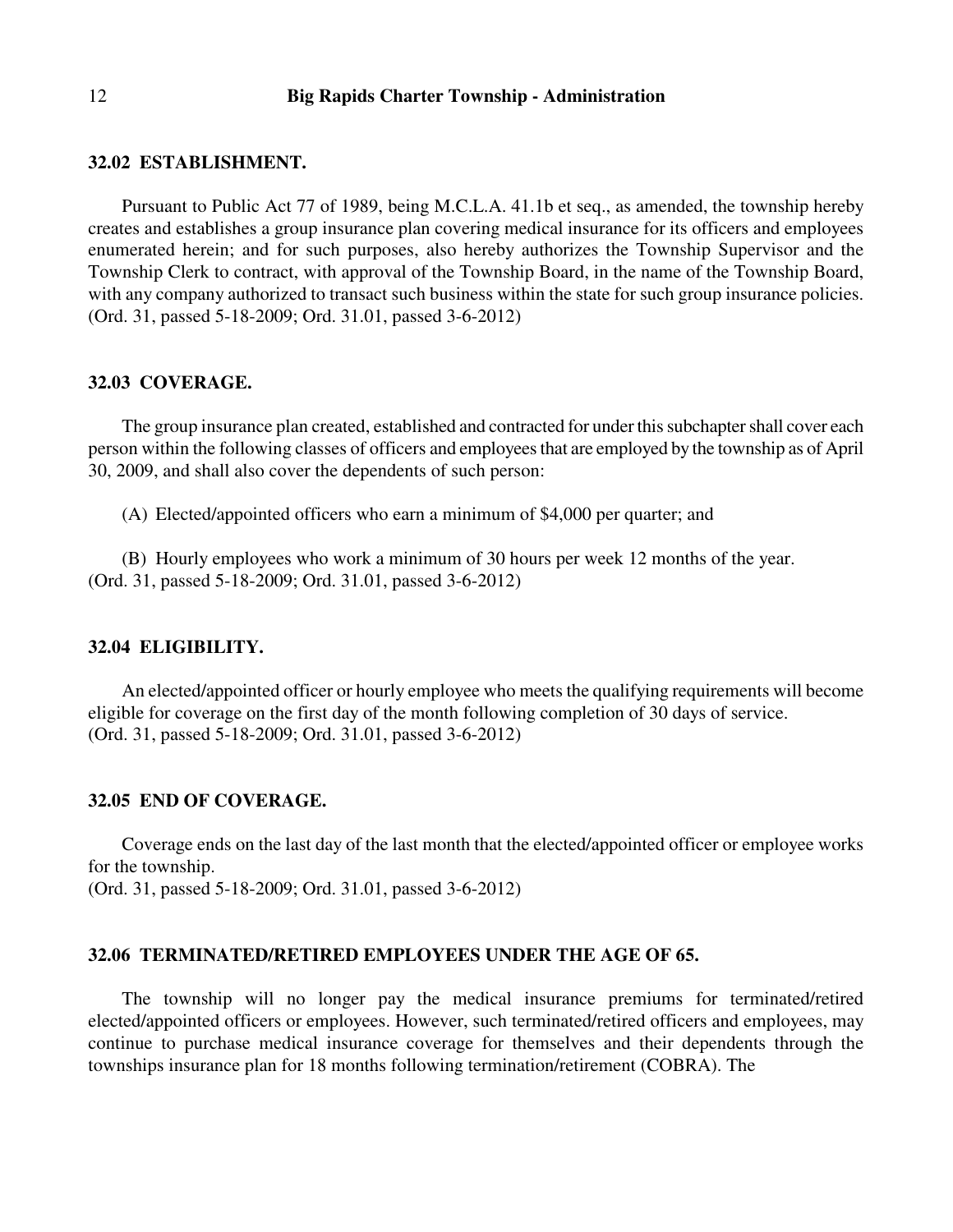#### Personnel 13

terminated/retired elected officer or employee is responsible for paying the premiums and must deposit a money order in the correct amount of the premium with the Township Treasurer by a date specified by the Township Clerk. Failure to submit payment will result in immediate termination of his or her participation in the medical insurance plan of the township.

(Ord. 31, passed 5-18-2009; Ord. 31.01, passed 3-6-2012)

### **32.07 TERMINATION OF EMPLOYMENT AT AGE 65.**

If an elected/appointed officer or employee terminates employment with the township at age 65 or older (after he or she is eligible for Medicare), he or she will be eligible to purchase supplemental medical insurance through the township at his or her expense. This offer is extended to his or her spouse also. The terminated elected/appointed official or employee will be responsible for paying the premiums and must deposit a money order in the correct amount of the premium with the Township Treasurer by a date specified by the Township Clerk. Failure to submit payment will result in immediate termination of their participation in the medical insurance plan of the township.

(Ord. 31, passed 5-18-2009; Ord. 31.01, passed 3-6-2012)

#### **32.08 TOWNSHIP CONTRIBUTION FOR THOSE EMPLOYED BEFORE APRIL 30, 2009.**

The township shall annually contribute 100% of the portion of the premium or charges arising under such medical insurance contract for each person within the class of persons enumerated in 32.03 and have been employed by the township on or before April 30, 2009. Such township contribution shall be secured from the township funds. Each person within such class shall be responsible for the remainder of the premium or charges, if any, not paid for by the township, and the Township Clerk is hereby authorized to deduct the same from such persons pay, salary or compensation to apply to such person's responsibility. Any person who desires not to be covered shall give written notice to the Township Clerk that he or she desires not to be insured or covered. Any person required by ordinance to make contributions to the coverage who desires not to be so covered shall give written notice to the Township Clerk that he or she desires not to be insured or covered, and if the notice is received before the person has become insured or covered under the contract, he or she shall not be covered there under. If the notice is received after the individual has become insured or covered, his or her coverage under the contract shall cease as provided for in the contract.

(Ord. 31, passed 5-18-2009; Ord. 31.01, passed 3-6-2012)

#### **32.09 TOWNSHIP CONTRIBUTION FOR THOSE EMPLOYED AFTER APRIL 30, 2012.**

Effective May 1, 2012, newly elected/appointed officers/hourly employees shall be responsible for 100% of the premium costs for their dependents. This charge shall be deducted from their pay by the Township Clerk. Current elected officials that are reelected shall be accepted. (Ord. 31, passed 5-18-2009; Ord. 31.01, passed 3-6-2012)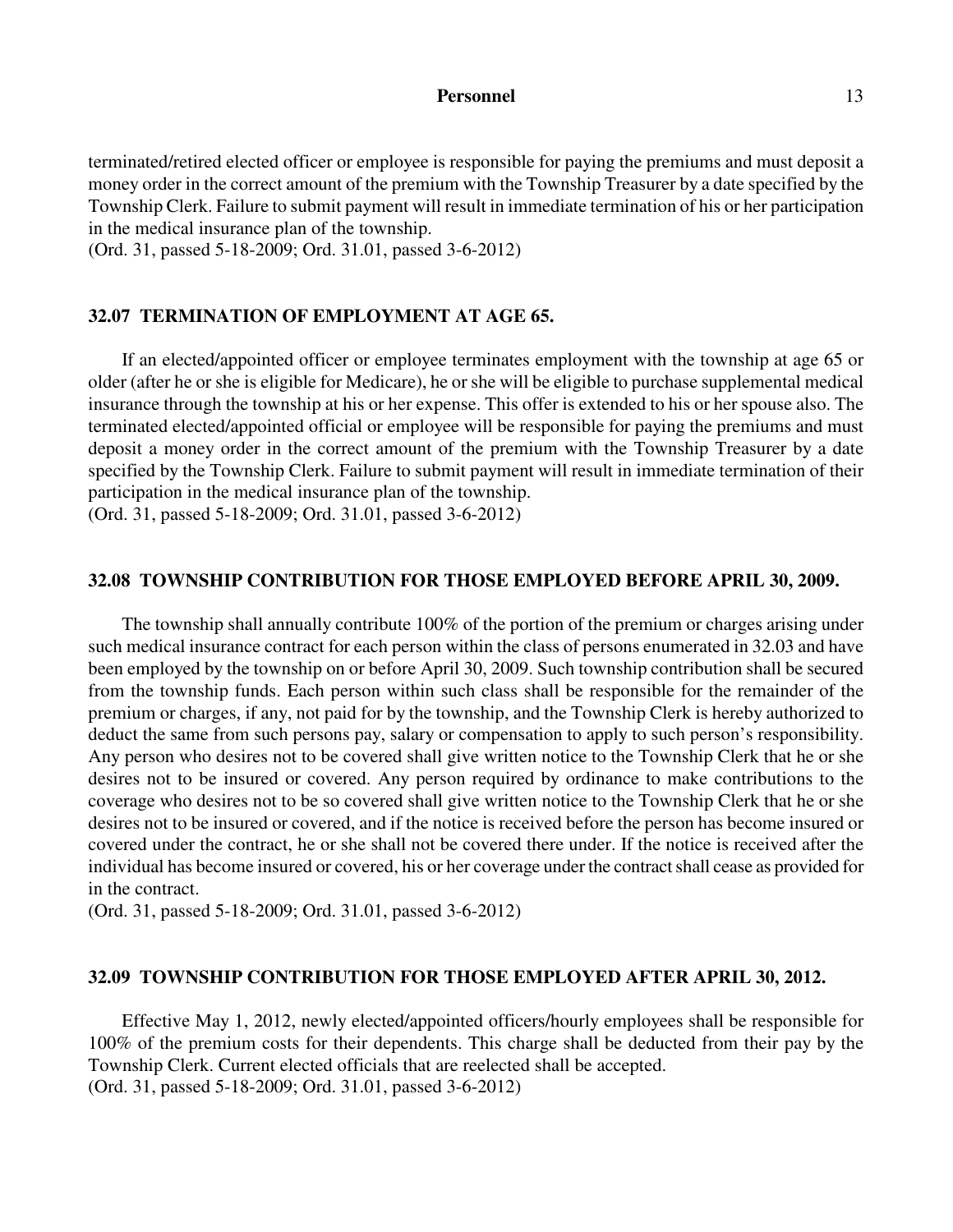#### 14 **Big Rapids Charter Township - Administration**

#### **32.10 DECLINING COVERAGE.**

For those qualified elected/appointed officers/hourly employees who decline the group medical insurance plan offered by the township, a payment of \$150/month in lieu of medical insurance shall be made.

(Ord. 31, passed 5-18-2009; Ord. 31.01, passed 3-6-2012)

### *PENSION PLAN*

### **32.25 TITLE.**

This subchapter shall be known and cited as the Big Rapids Charter Township Pension Plan Subchapter.

(Ord. 16, passed 7-22-1991)

### **32.26 ESTABLISHMENT.**

Pursuant to Public Act 27 of 1960, being M.C.L.A. 41.1110b, as amended, the township hereby creates and establishes an annuity or pension plan and program for the pensioning of its elected officials, and, for such purposes, also hereby authorizes the Township Supervisor and Township Clerk to contract, in the name of the township subject to the approval of the Township Board, with any company authorized to transact such business within the state for annuities or pensions. (Ord. 16, passed 7-22-1991)

#### **32.27 COVERAGE.**

The annuity or pension plan created, established and contracted for under this subchapter shall cover elected Township Board officials. (Ord. 16, passed 7-22-1991)

#### **32.28 TOWNSHIP CONTRIBUTION.**

(A) The township shall annually contribute 100% of that portion of the premium or charges arising under such annuity or pension contract for each person within the class of officials enumerated in 32.27. Such contributions shall be secured from the General Fund of the township.

(B) Each elected Township Board official who is employed on the effective date of the annuity or pension plan shall be eligible for coverage on that day provided his or her age is at least 18 years. Every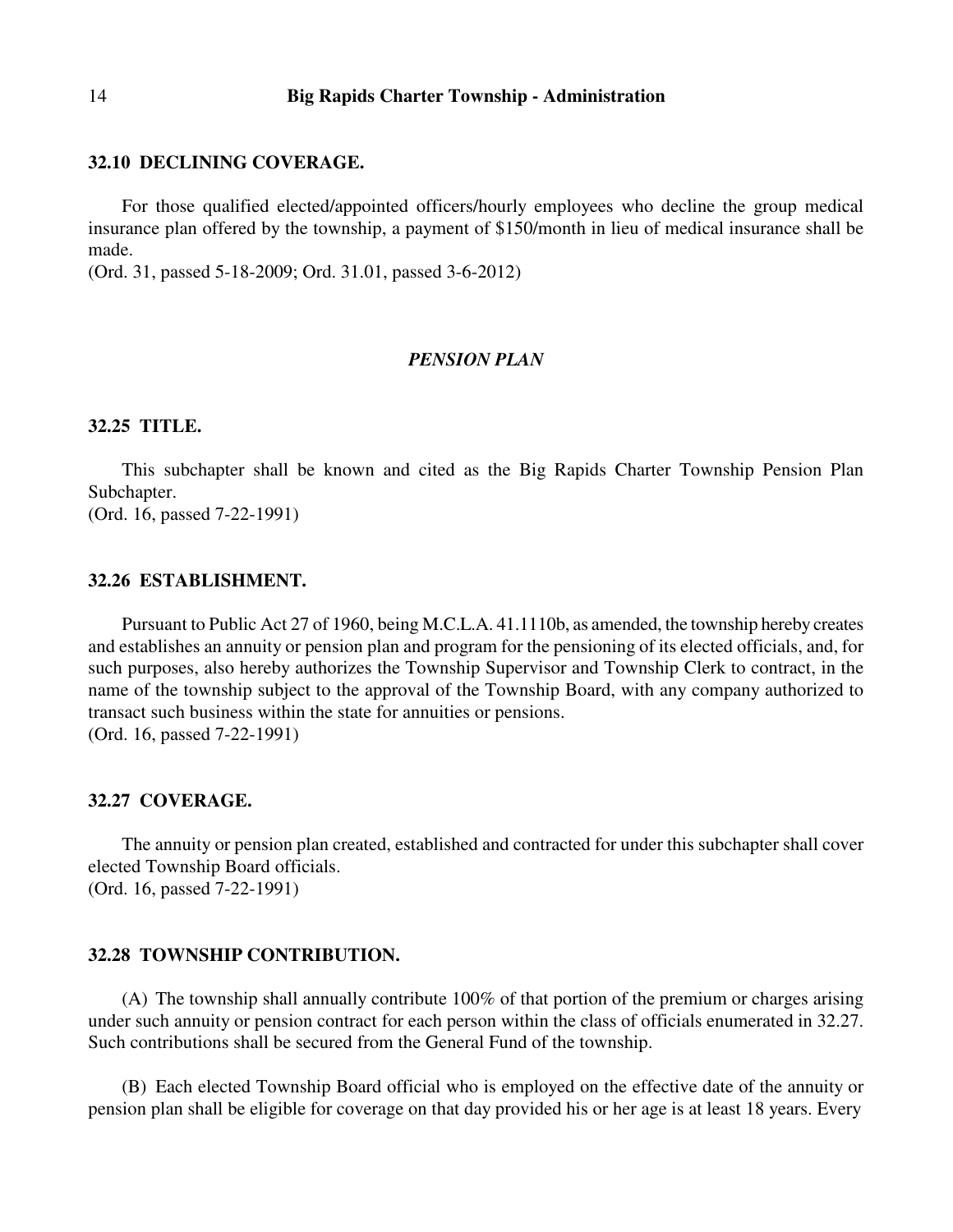### **Personnel** 15

elected Township Board official subsequently employed shall be eligible on the first day of the first month following election. An officials normal retirement date shall be age 65 or, if later, on the tenth anniversary of the official's entry date. Optional retirement is permitted any time after attainment of age 55. A participant may postpone his or her retirement until age 80 (must not exceed age 80). In this event, contributions on his or her behalf will continue until his or her actual retirement date.

(C) Any person desiring not to be so covered shall give written notice to the Township Clerk that he or she desires not to be covered. (Ord. 16, passed 7-22-1991)

## **32.29 VESTED RIGHT; RATIFICATION.**

(A) Each official so covered under the annuity or pension plan shall have a vested right or interest in such plan 12 months from the date the plan becomes effective for such official.

(B) The township hereby ratifies and confirms the validity of any annuity or pension plan in existence on the effective date of this subchapter. (Ord. 16, passed 7-22-1991)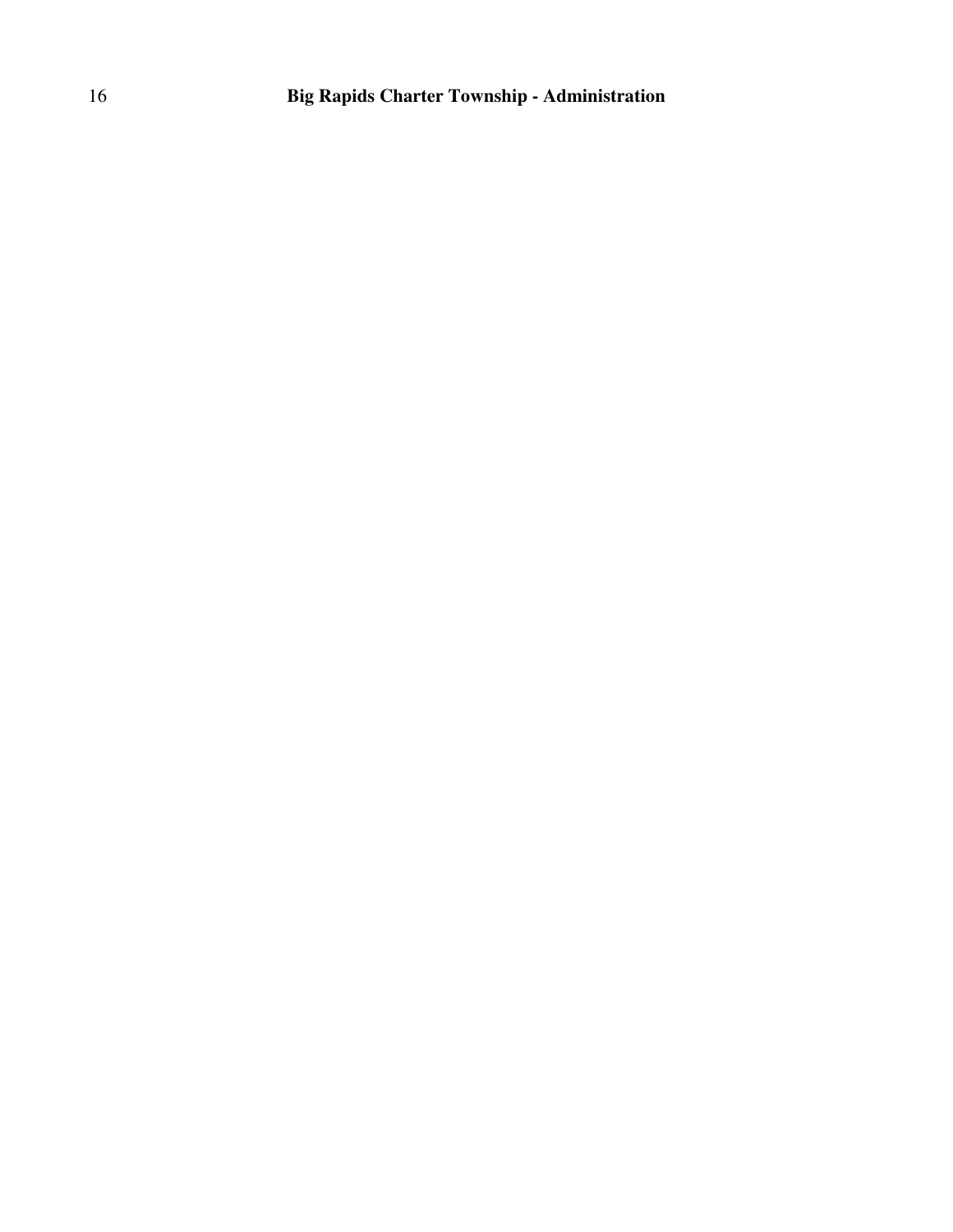## **CHAPTER 33: EMERGENCY INCIDENT REIMBURSEMENT**

### **Section**

| 33.01 | Purpose |
|-------|---------|
|       |         |

- 33.02 Definitions
- 33.03 Charges imposed upon responsible party
- 33.04 Billing procedures
- 33.05 Other remedies

## **33.01 PURPOSE.**

In order to protect the township from incurring extraordinary expenses resulting from the utilization of township resources to respond to an emergency incident, the Township Board authorizes the imposition of charges to recover reasonable and actual costs incurred by the township in responding to calls for assistance in connection with an emergency incident. (Ord. 18, passed 3-1-1994)

# **33.02 DEFINITIONS.**

For the purpose of this chapter, the following definitions shall apply unless the context clearly indicates or requires a different meaning.

*EMERGENCY INCIDENTS.* Include, but are not limited to, hazardous material incidents including releases, down electric lines, broken gas mains, assisting any utility company public or private, and any other incident that the Fire Department may respond to which is in the best interest of the public health and safety of the citizens of the township.

*HAZARDOUS MATERIALS.* Include, but are not limited to, a chemical that is a combustible liquid, a flammable gas, explosive, flammable, an organic peroxide, an oxidizer, pyrophoric, toxin, poisonous material, unstable reactive or water reactive.

*RELEASE.* Any spilling, leaking, pumping, pouring, emitting, emptying, discharging, injecting, leaching, dumping or disposing into the environment.

*RESPONSIBLE PARTY.* Any individual, firm, corporation, association, partnership, commercial entity, consortium, joint venture, government entity or any other legal entity that is responsible for the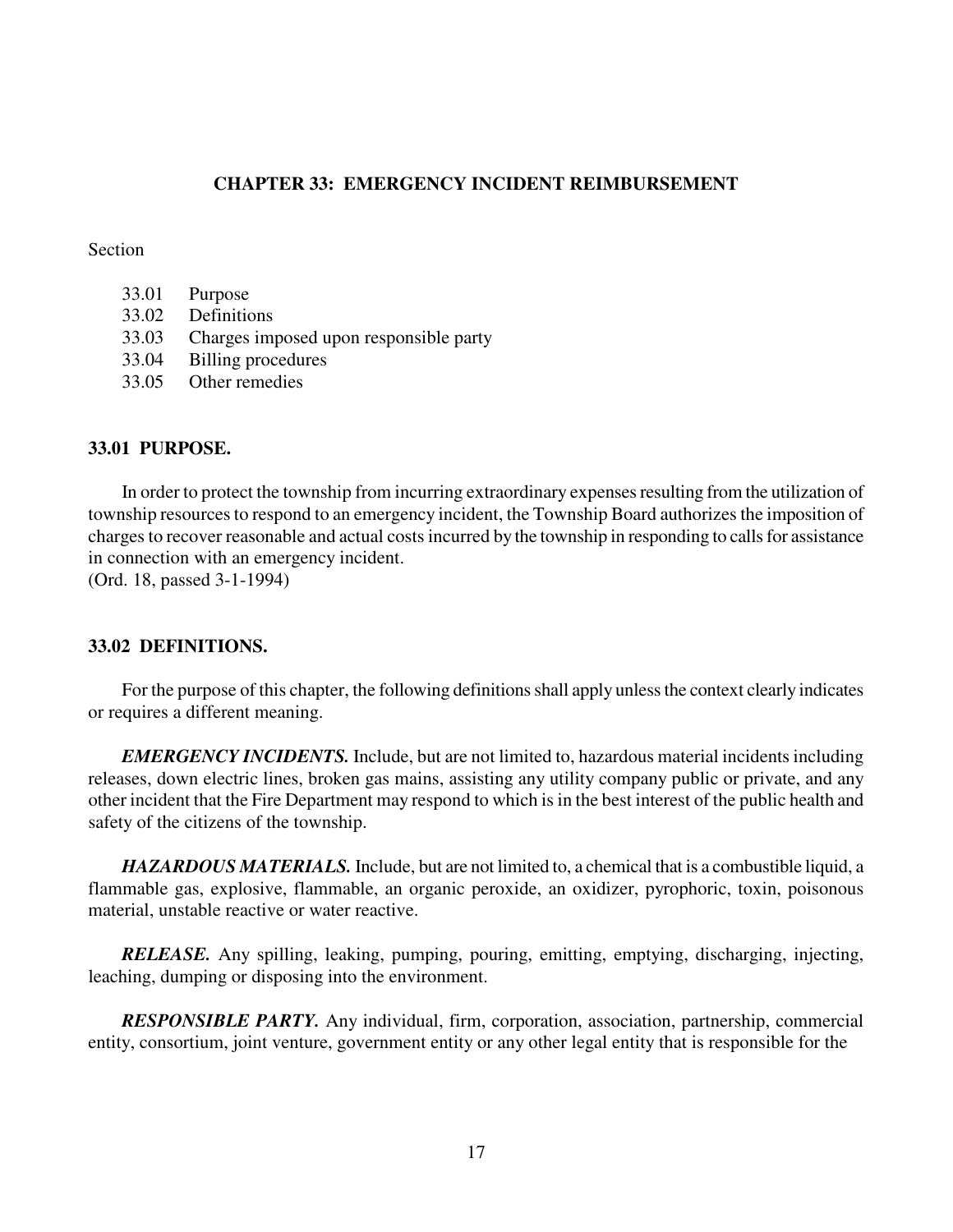emergency incident or for the release of a hazardous material, either actual or threatened, or is an owner, tenant, occupant or party in control of property onto which an emergency incident occurs or from which hazardous materials release.

(Ord. 18, passed 3-1-1994)

## **33.03 CHARGES IMPOSED UPON RESPONSIBLE PARTY.**

Where the Township Fire Department responds to a call for assistance in connection with a emergency incident, actual costs incurred by the township responding to such a call shall be imposed upon the responsible parties, including, but not limited to:

(A) An amount shall be set by the Township Board from time to time for each departmental vehicle required to respond to and/or stand by at the emergency incident;

(B) All personnel-related costs incurred by the township as a result of responding to the emergency incident. Such costs may include, but are not limited to, wages, salaries and fringe benefits, and insurance. Also, overtime pay and related fringe benefit costs for hourly employees;

(C) Other expenses incurred by the township in responding to the emergency incident, including, but not limited to, rental or purchase of machinery, equipment, labor, consultants, legal and engineering fees and the replacement costs related to disposable personal protective equipment, extinguishing agents, supplies, water purchased form municipal water systems and meals and refreshments for personnel while on the scene of an emergency incident;

(D) Charges to the township imposed by a local, state or federal government entities related to the emergency incident; and

(E) Costs incurred in accounting for all emergency incident-related expenditures, including billing, collection costs and/or litigation fees. (Ord. 18, passed 3-1-1994)

### **33.04 BILLING PROCEDURES.**

(A) Following the conclusion of the emergency incident, the Fire Chief shall submit a detailed listing of all known expenses to the Township Treasurer, who shall prepare an invoice to the responsible party for payment. The Treasurers invoice shall demand full payment within 30 days of receipt of bill. Any additional expenses that become known to the Township Fire Chief following the transmittal of the bill to the responsible party shall be billed in the same manner on a subsequent bill to the responsible party. For any amounts due that remain unpaid after 30 days, the township shall impose a late charge of 1% per month, or fraction thereof.